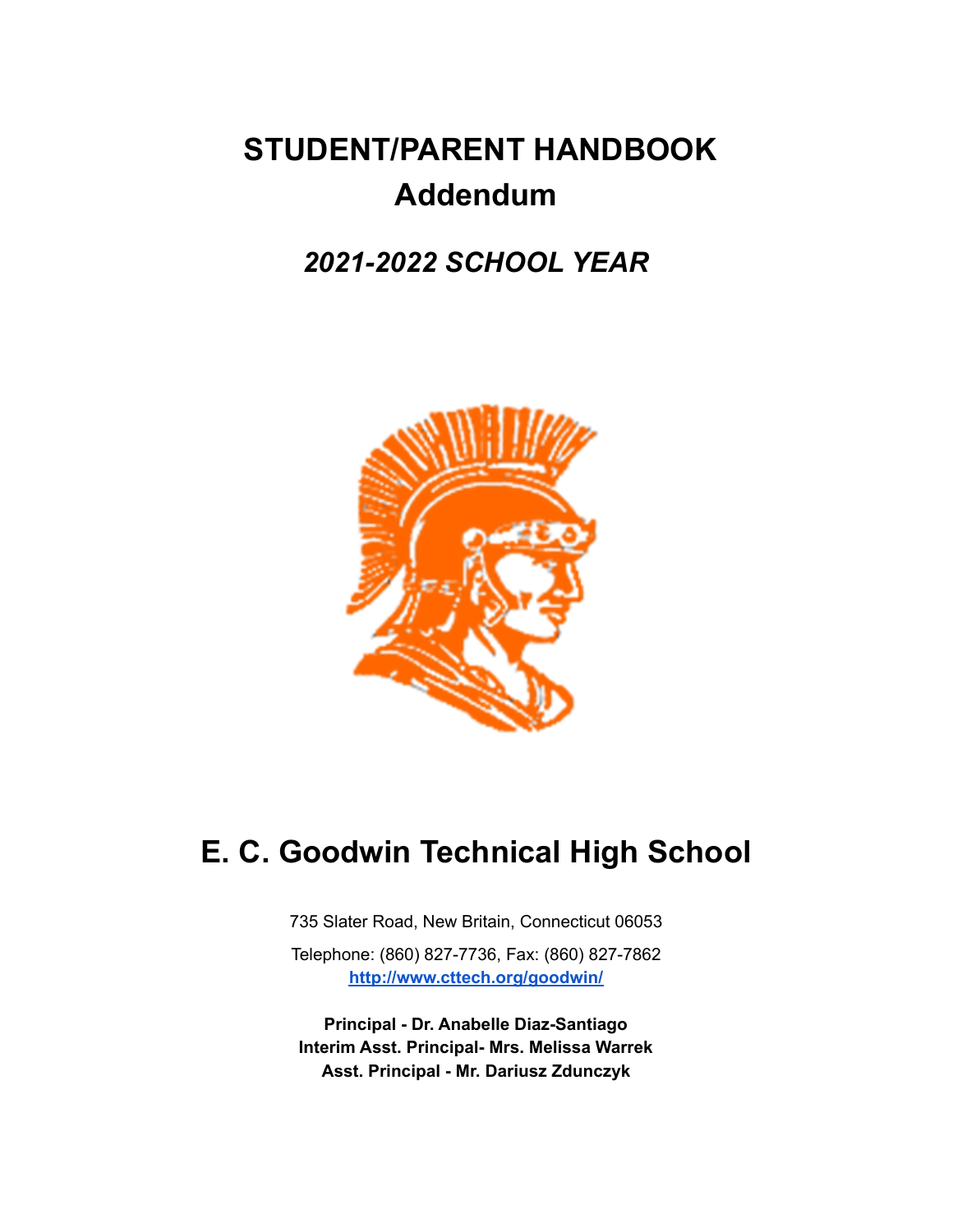**The mission of the Connecticut Technical Education and Career System is to provide a world-class, unique and rigorous learning environment for high school students and adult learners that:**

- Ensures both student academic success and career technical education mastery, as well as promotes enthusiasm for lifelong learning.
- Prepares students for post-secondary education, including apprenticeships and immediate productive employment.
- Engages regional, state, national and international employers and industries in a vibrant collaboration to respond to current, emerging and changing global workforce needs and expectations; and
- Pursues and participates in global partnerships that provide CTECS students with international exposure and experience.

### **Our Philosophy: Preparing Learners for Life**

E.C. Goodwin Technical High School provides challenging academic and technological competencies for 21st century learners, future employees, and global citizens.

Education must empower us to develop a sense of mastery and a belief in our ability to shape future leaders. Our educational program at E.C. Goodwin Technical High School is built upon a school community that believes the following principles are essential:

- We ensure a meaningful and rigorous high school learning environment.
- Students are prepared for lifelong learning, post-secondary education, apprenticeships and/or skills to be productive citizens in the 21<sup>st</sup> century workforce.
- Our educational program responds to culturally diverse needs for equity in learning, advances in industry, and adapting to changes in the global workforce.
- We are a responsive and reflective community of cooperative learners.
- Our educational atmosphere encourages fundamental attributes such as individuality, integrity, creativity, strong work ethics, and responsible citizenship.
- Our educational process allows each student to realize his or her full potential by fostering an atmosphere of trust and high expectations.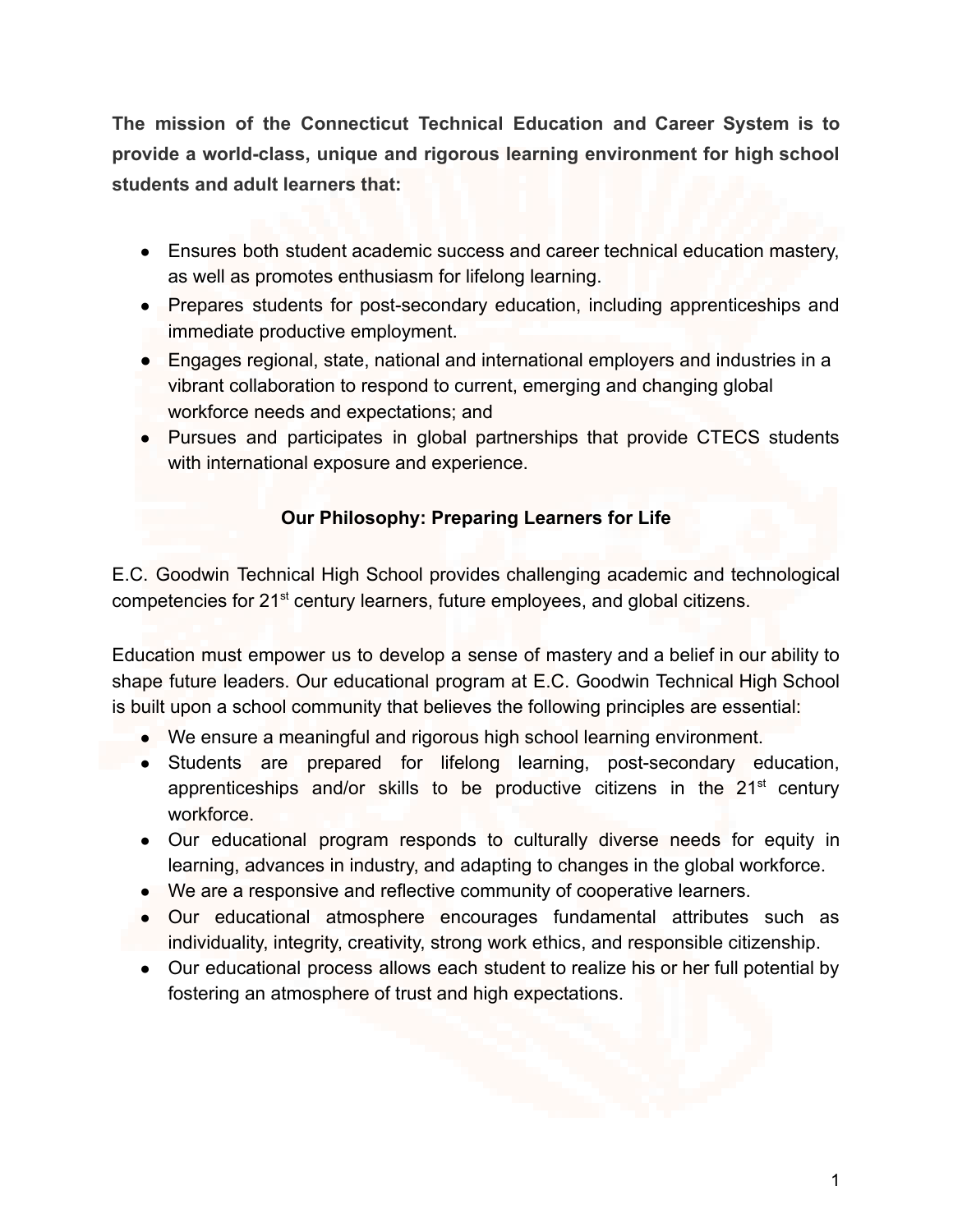"Let us think of education as the means of developing our greatest abilities, because in each of us there is *a private hope and dream which, fulfilled, can be translated into benefit for everyone" ~John F. [Kennedy](http://www.presidency.ucsb.edu/ws/?pid=24146)*

# **Our Learning Expectations**



# **Our Behavioral Expectations**





**Electronics are used for professional use only** 

cood and beverages stay in the cafe

Expected to be here and on time

eed to wear uniform every day

Demonstrate professional language and respect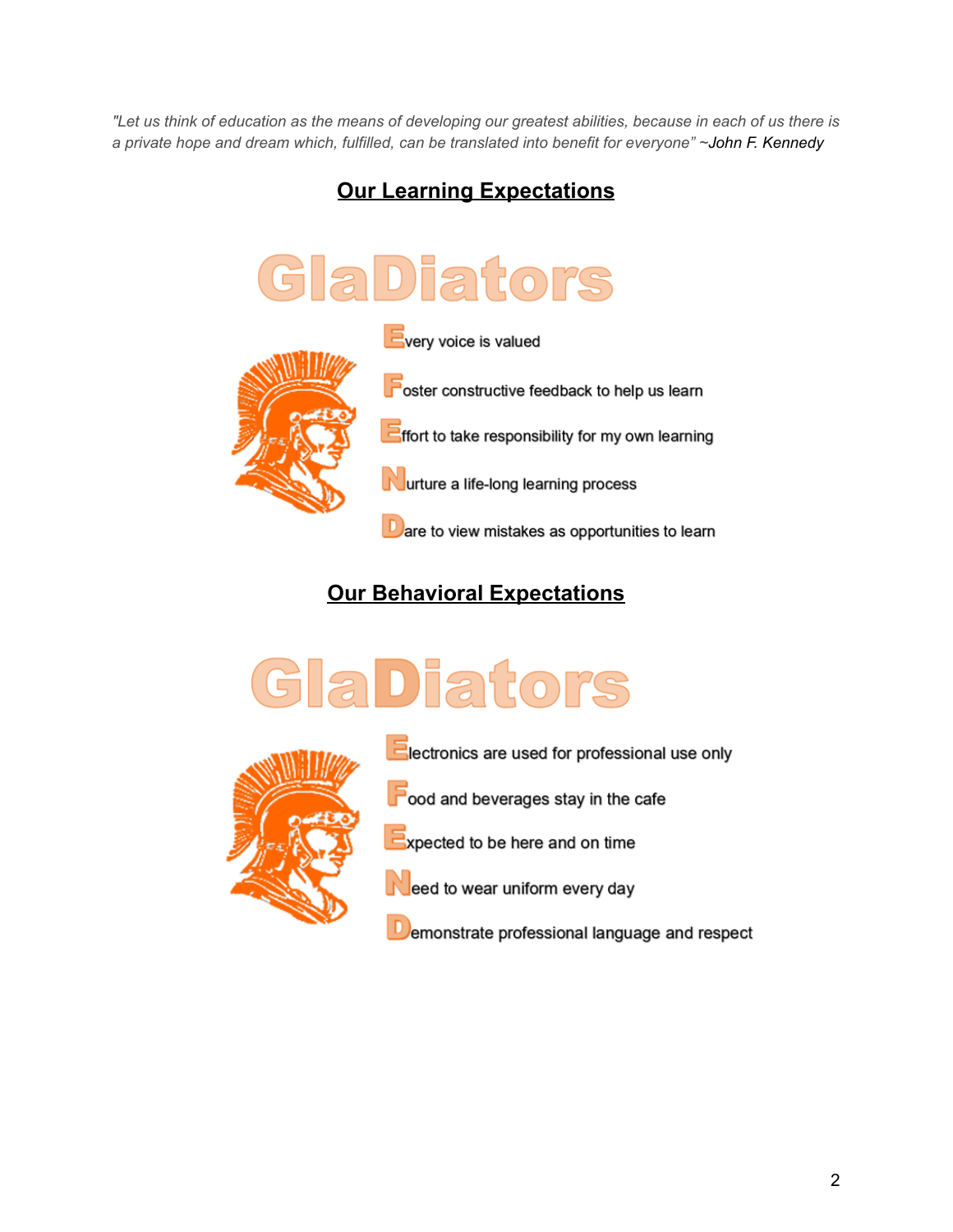# **Our School Climate**

**Vision**: E. C. Goodwin Technical High School fosters a physically and emotionally safe and inclusive learning environment that embraces diversity of all its members.

**Mission**: E. C. Goodwin Technical High School prides itself in educating fully engaged lifelong learners who are compassionate, honest and responsible citizens who value and embrace diversity and respect for themselves and society.

Students can access the anonymous reporting form in the About section of our school website in the Safety and Climate link to report any unsafe behaviors. Our reporting system is not a crisis line. If you use our reporting system, administrators will receive your report during normal school hours and will take appropriate action as soon as possible. Providing specific information is critical to our investigation. If there is a life-threatening situation, always call 911.

# **Our Gladiators' Code of Conduct**

All students, teachers, administrators, school nurse, support staff, maintenance, building and grounds officers, parents and all who enter our school must treat each other with respect and dignity. Respect is a mutual process. This means that students will be shown respect and students shall respect all staff members. Being respectful includes the following:

- Common courtesy.
- Using given or chosen names.
- Non-verbal and active listening (not just waiting to talk).
- Willingness to address rather than ignore, difficult issues.
- Capacity for empathy/compassion/caring.
- Treating others fairly and appropriately.
- Being honest, forthright and trustworthy.
- Understanding and accepting of our differences.
- Recognizing that people are fallible.
- Taking time for reflection and self-accountability.
- Learning to give honest apologies.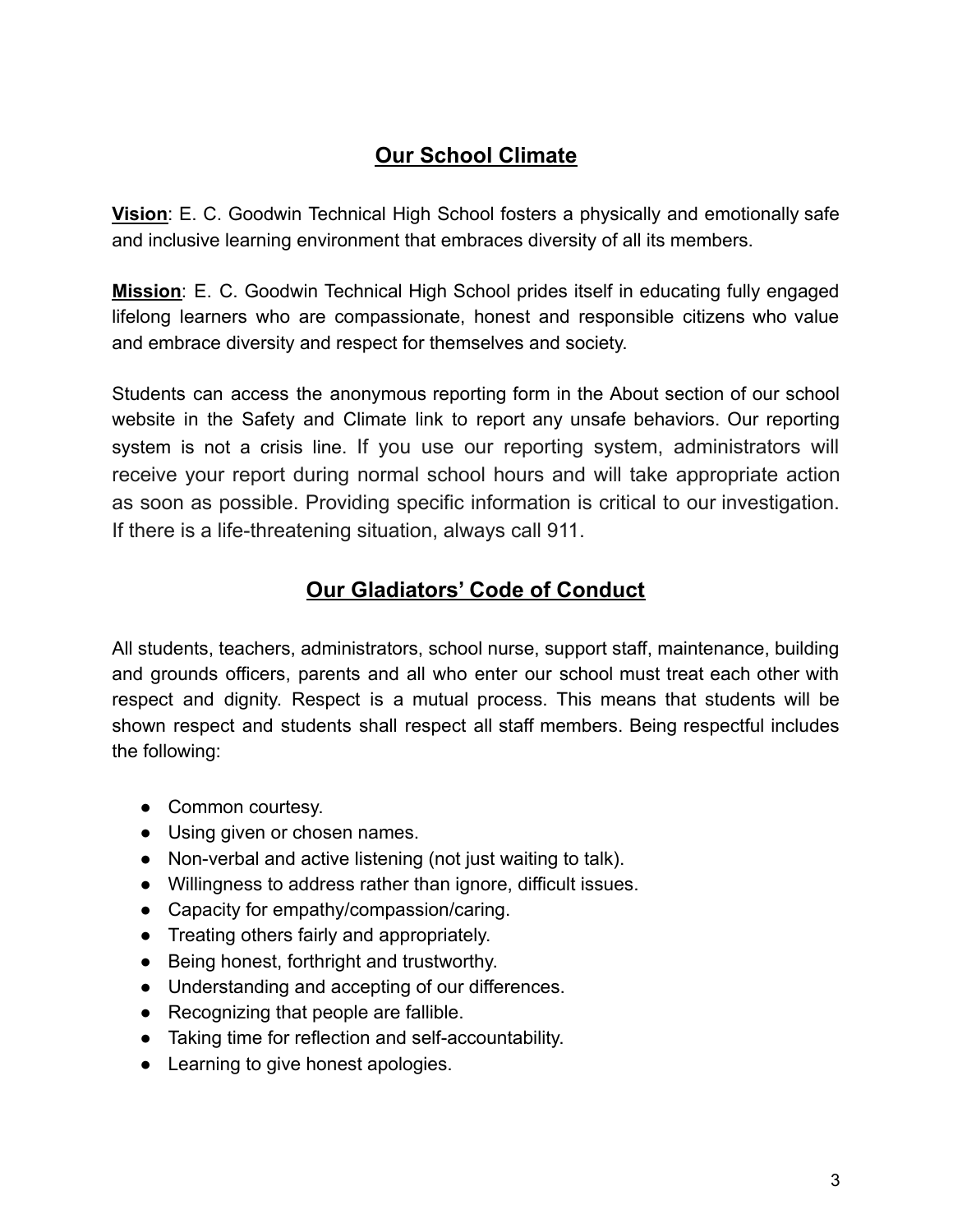# **COVID Safety**

**Important highlights**: Our mitigation strategies to keep everyone safe at school:

- All staff is trained in COVID safety.
- PPE will be utilized by everyone in the building (i.e, hand sanitizer, masks, desk shields, gloves, etc).
- We will maintain social distancing in all areas of the school. Students are expected to follow the hallway traffic flow.
- Classrooms will be set-up to support appropriate social distancing. Teachers will use seating charts to support accuracy for contact tracing.
- All students must continue to self-screen for COVID-19 signs and symptoms. If you have symptoms and/or have a temperature greater than 100 degrees, stay home!
- Students are required to correctly wear a mask. Masks will be provided for students that do not have one. Masks breaks will be provided.
- Protocols are in place for COVID-19 suspected, confirmed, or close contact cases. Any questions or concerns regarding COVID, please reach out to our Nurse Aimee, [aimee.ballard@cttech.org,](mailto:aimee.ballard@cttech.org) and/or our COVID Liaison, Ms. Feldman, [elizabeth.feldman@cttech.org](mailto:elizabeth.feldman@cttech.org)
- It is recommended for visitors and parents to schedule meetings to access the building.
- Water fountains are shut off. Students will be able to utilize water bottle filling stations. Students are encouraged to bring a clear water bottle or one will be provided.
- The facility will be sanitized and disinfected daily by our maintenance staff. Special attention is being placed to disinfect high-touch points daily, including; doorknobs, countertops, handrails, light switches, restroom fixtures, desks, phones, keyboards, etc. Enhanced areas of focus include restrooms, communal spaces, front desk and lobby areas.

**Acceptable Face Masks:** At this time, we ask you to wear masks that meet the guidelines below:

- Mask covering should fit snug around nose and cheeks to avoid gaps.
- No neck gaiters, bandanas, exhalation valves or vents.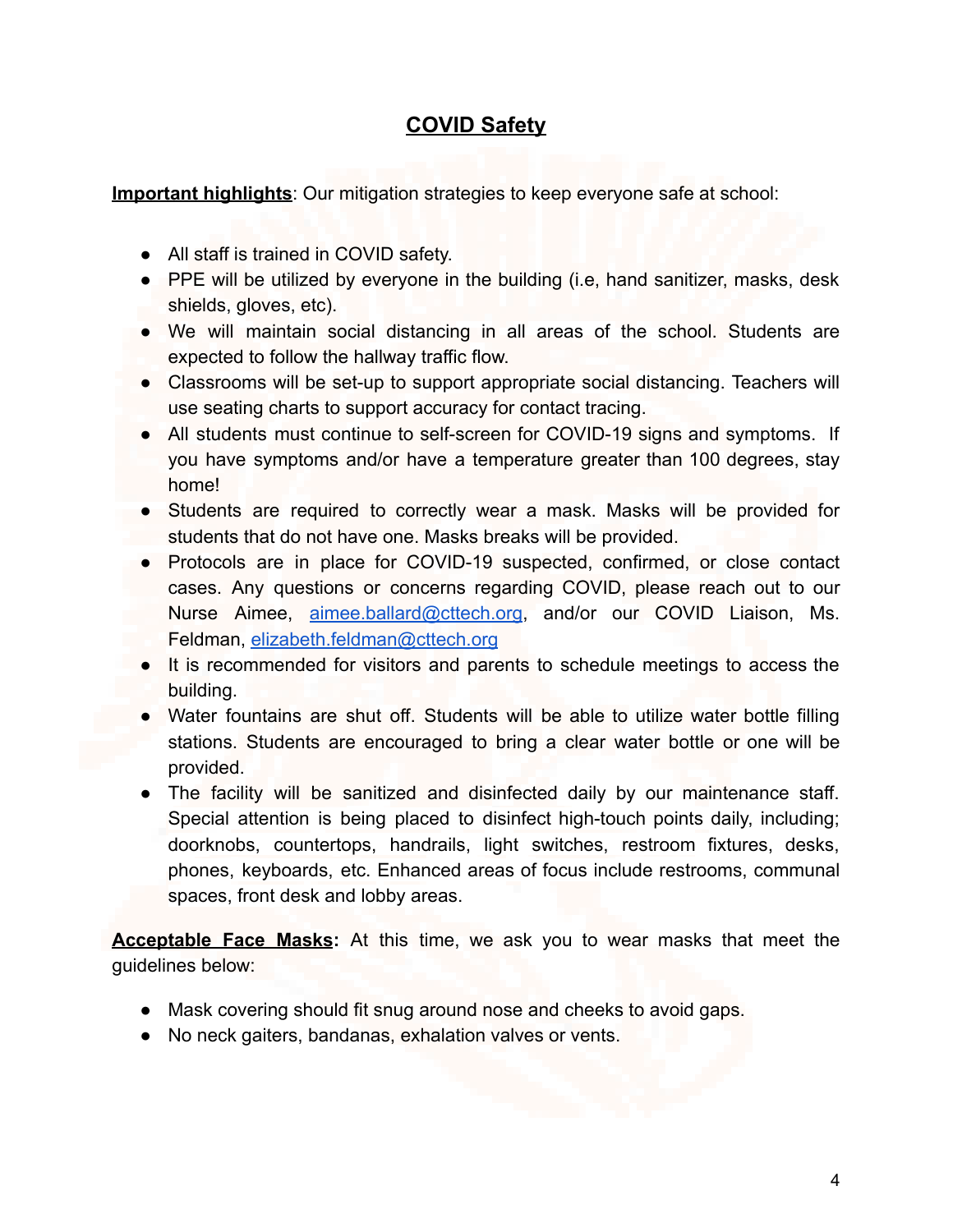**Entering the Building in the AM:** All students are encouraged to start the school day with breakfast in the cafeteria, Multipurpose Room (MPR), or the courtyard (weather permitting). After breakfast each cohort of students need to report to their designated area:

- Freshmen and Sophomore students report to the gymnasium and outside lobby.
- Juniors and Seniors report to the main office lobby and courtyard area.
- All students will report to their designated homeroom at the 7:21 am bell.

**Cafeteria Expectations**: Students are expected to clean-up after themselves to make sure that the cafeteria and MPR is maintained and cleaned. Students will attend their scheduled lunch wave in the cafeteria. We will stagger the dismissal time from the cafeteria and MPR during each lunch wave. Our security team, along with teachers, will help monitor both spaces. Below are the expectations for each lunch wave:

- Assigned cafe duty staff will help monitor both spaces.
- Upon entering and exiting the cafeteria students must utilize both entrance ways.
- Students will sit at designated tables, two students per table on opposite sides.
- Once the cafeteria has reached capacity, students will be directed to the MPR.
- Students are seated until their row has been dismissed by staff.
- Students are not allowed to leave the cafeteria on their own without permission.

**Protocols for Students in Quarantine:** We are committed to ensure all students will receive access to their education during quarantine. Vaccinated students do not need to quarantine if considered a close contact, but will need to monitor for symptoms. However, non-vaccinated students considered close contact will need to quarantine. Students in quarantine will be able to access their education through the Google Classroom platform in the following ways:

- Log-in to Google Classroom daily to access content and assignments.
- Teachers will communicate Google Meet days for direct instruction (theory for trades) only, and provide academic support during office hours.
- Email teachers with direct questions or concerns.
- The SAIL instructor will connect with students once a day to check-in on student engagement and understanding.
- During the duration of the quarantine period, students will receive a check-in from their grade-level counselor.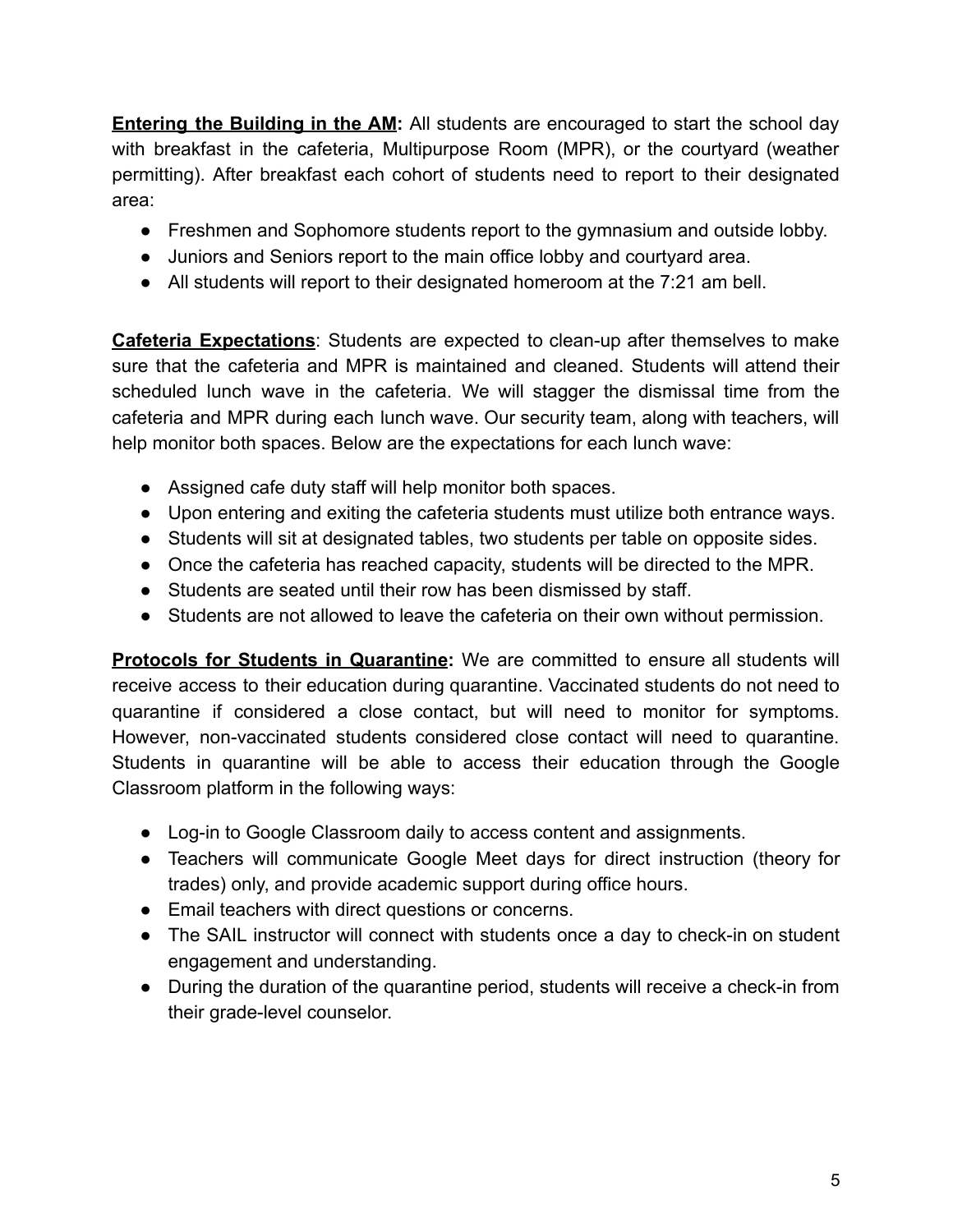### **Academic and Career Technology Education (CTE) Programs**

At E.C. Goodwin, we focus on learning and the mastery of essential skills, as well as the application of those skills. To support our mission, students alternate between academic and CTE classes in what we refer to as cycles. Academic classes are made up of English, Social Studies, Mathematics, Science, Art, Computer Application, Physical Education, and Health. Students are required to take formative and summative assessments throughout the school year to assess learning acquisition and growth.

All teachers are required to have a Google Classroom for all courses. Students will receive a course syllabus, grading policy, classroom behavior and learning norms. It is important to connect with your teachers to understand course expectations and requirements.

A distinctive feature of the academic program of CTECS is our math and literacy lab classes. Grade 9 and 10 students attend these classes to provide students with learning strategies proven to aid in academic achievement.

#### **CTE Programs**

#### **Automotive Technology**

Reuben Charles, Automotive Department Head, [charles.reuben@cttech.org](mailto:charles.reuben@cttech.org) Kristopher Fluckiger, Automotive Instructor, [kristopher.fluckiger@cttech.org](mailto:kristopher.fluckiger@cttech.org)

The program of instruction aims to prepare students with basic information and experience in the care and use of tools, machines, and test equipment essential to the maintenance and repair of automobiles. Instruction is offered in engine overhaul, front wheel and steering alignment, brake service, clutch overhaul and transmission maintenance, electrical diagnosis, correction fuel and emission controls, cooling and lubricating systems.

#### **Carpentry**

Peter McDevitt, Carpentry Department Head, [peter.mcdevitt@cttech.org](mailto:peter.mcdevitt@cttech.org) Keith LeBouthillier, Carpentry Instructor, [keith.lebouthillier@cttech.org](mailto:keith.lebouthillier@cttech.org)

Ninth grade students receive training in the basic skills and theory of the trade and the use of portable and power equipment utilized in production work for customers. Sophomores are prepared in various methods of cabinetry and house construction.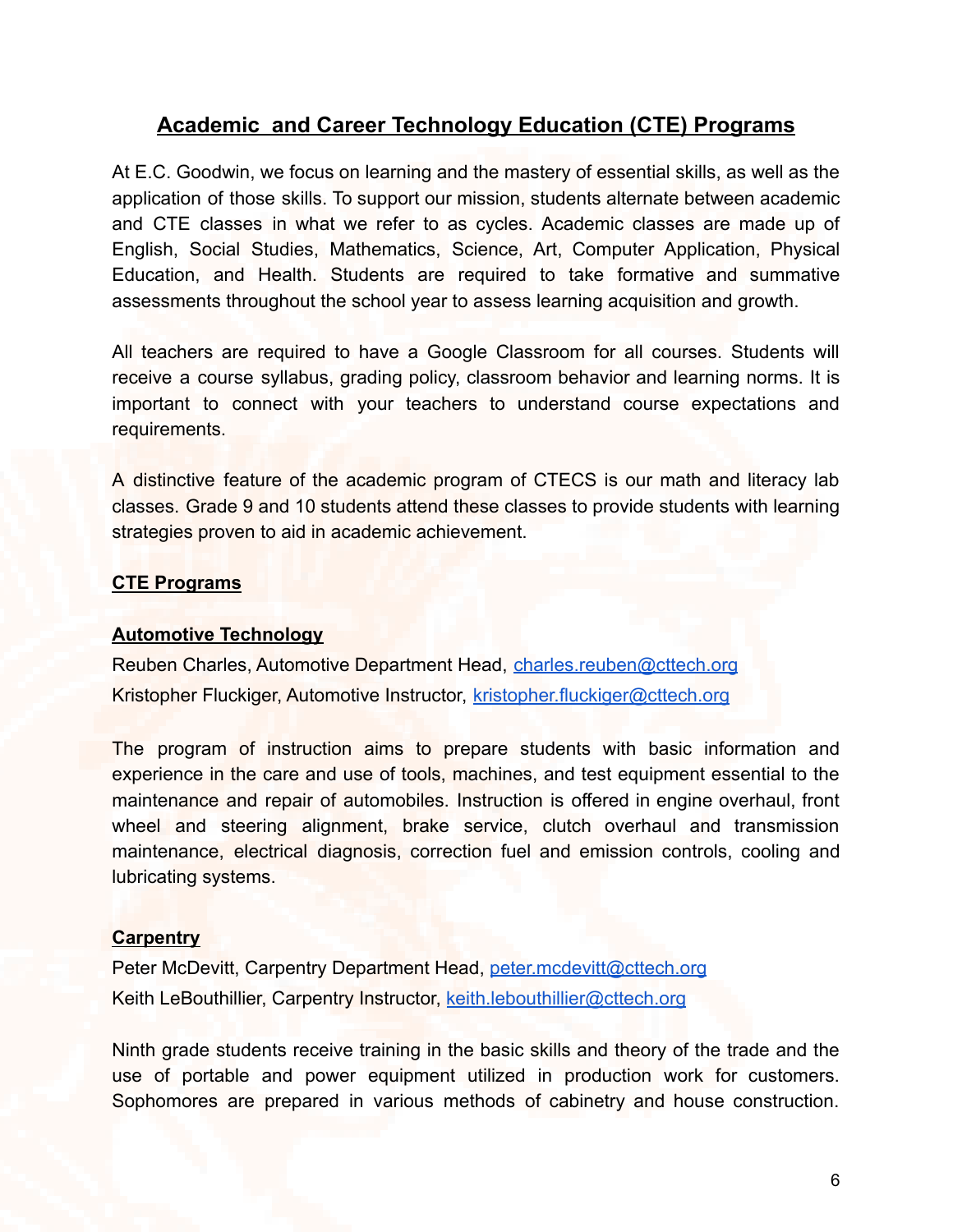Juniors and seniors are exposed to outside construction jobs, which give students on-the-job training in house construction, additions, and remodeling.

#### **Culinary Arts**

Melinda Kelleher, Culinary Department Head, [melinda.kelleher@cttech.org](mailto:melinda.kelleher@cttech.org) Brian Malota, Culinary Instructor, [brian.malota@cttech.org](mailto:brian.malota@cttech.org) George LaBody, Substitute Culinary Instructor, [george.labody@cttech.org](mailto:george.labody@cttech.org)

Culinary Arts offers preparation for positions as cooks or chefs in the hotel and restaurant industry. The program provides basic instruction and learning experiences in the daily school lunch program where planning and preparing menus on a weekly basis is stressed. Instruction emphasizes recipes, inventory control and dining room management.

#### **Electrical**

Christopher Hart, Electrical Department Head, [christopher.hart@cttech.org](mailto:christopher.hart@cttech.org) Ronald Murray, Electrical Instructor, [ronald.murray@cttech.org](mailto:ronald.murray@cttech.org)

Electrical students receive training in circuitry, wiring methods, and uses of electricity in homes, businesses and industry. Instruction covers electrical safety, the National Electrical Code, and proper use of tools. Graduates completing an apprenticeship are eligible to pursue a journeyman and contractor's license. Students can obtain immediate employment in the electrical field, which includes: solar installations, residential, commercial or industrial wiring apprenticeship; low voltage; cable TV; telephone; voice video and data wiring; computer Local Area Network (LAN) systems; fiber optics; surveillance/security systems; electrical sales representative; control room operator; electrical lineman; transportation signal installer; lighting specialty companies; and, wholesale supply representative. A number of graduates continue higher education.

#### **Mechatronics/Electronics Technology**

Steve Orie, Mechatronics Department Head, [steve.orie@cttech.org](mailto:steve.orie@cttech.org)

Mark Zapp, Electronics Instructor, [mark.zapp@cttech.org](mailto:mark.zapp@cttech.org)

Theory instruction is supplemented by numerous experiments and construction projects. Transistors, photoelectric cells, and the various solid state devices become familiar items. Pulse techniques are learned, as well as their applications in industrial measurement and control systems. Students study methodical servicing procedures, circuit design problems, and various testing and measuring instruments in furthering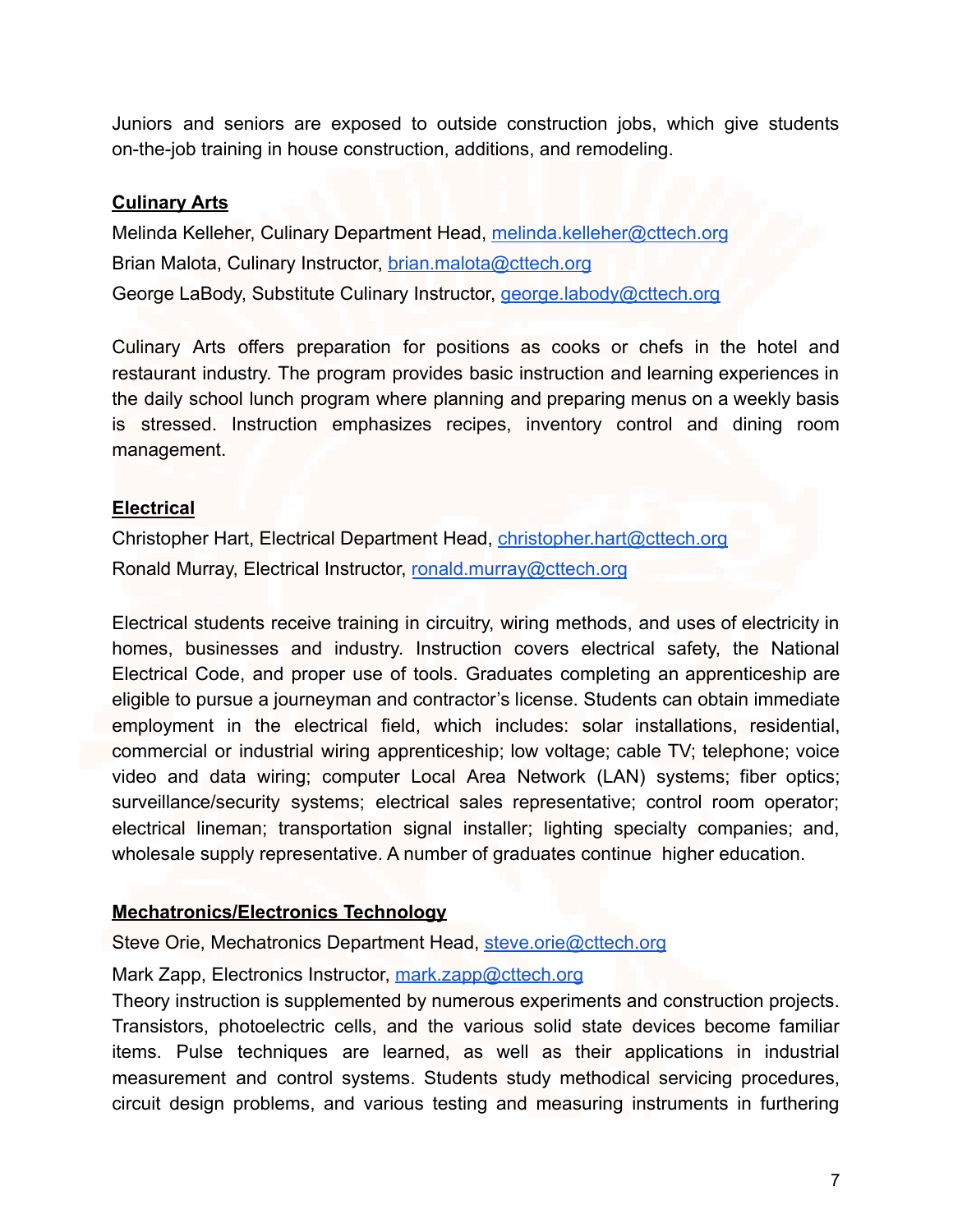their development as electronics technicians. Robotics, communications, motor control digital electronics, and microprocessors are explored in depth.

#### **Hairdressing and Cosmetology**

Yolanda Norris, Hairdressing Department Head, [yolanda.norris@cttech.org](mailto:yolanda.norris@cttech.org) Lisa Carloto, Hairdressing Instructor, [lisa.carloto@cttech.org](mailto:lisa.carloto@cttech.org)

Cosmetology offers a lucrative, exciting future for alert and ambitious individuals. Many career opportunities that combine job satisfaction and financial stability are available to the well-trained cosmetologist. Some future career possibilities include hair stylist, skin care specialist, make-up artist, salon owner or manager, cosmetology marketer and vocational education teacher.

#### **Heating, Ventilation and Air Conditioning**

Jason Hinners, HVAC Department Head, [jason.hinners@cttech.org](mailto:jason.hinners@cttech.org) Frank Delgado, Substitute HVAC Instructor, [francisco.delgado@cttech.org](mailto:francisco.delgado@cttech.org)

Heating, Ventilation, & Air Conditioning offers training in air conditioning, refrigeration, heating, ventilation and the installation of the electrical controls required for efficient air handling. The program also involves sheet metal and fiberglass duct fabrication and installation of air conditioning systems. The heating curriculum includes oil burners and residential units. Theory lessons involve the study of electrical schematic diagrams and the principles of refrigeration. Students often find employment with firms performing maintenance work and system installation.

#### **Information Systems Technology (IST)**

Robert Mitchell, IST Department Head, [robert.mitchell@cttech.org](mailto:robert.mitchell@cttech.org) Matthew Stroop, IST Instructor, [matthew.stroop@cttech.org](mailto:matthew.stroop@cttech.org)

Information Systems Technology is our newest technology. Students are introduced to programming and logic which includes basic HTML followed by intermediate software applications, web design and an introduction to networking, and advanced programming and technical skills. Upon successful completion of the IST courses of study, students can obtain immediate employment in the IT field as a help-desk assistant, a computer technician or a computer operator.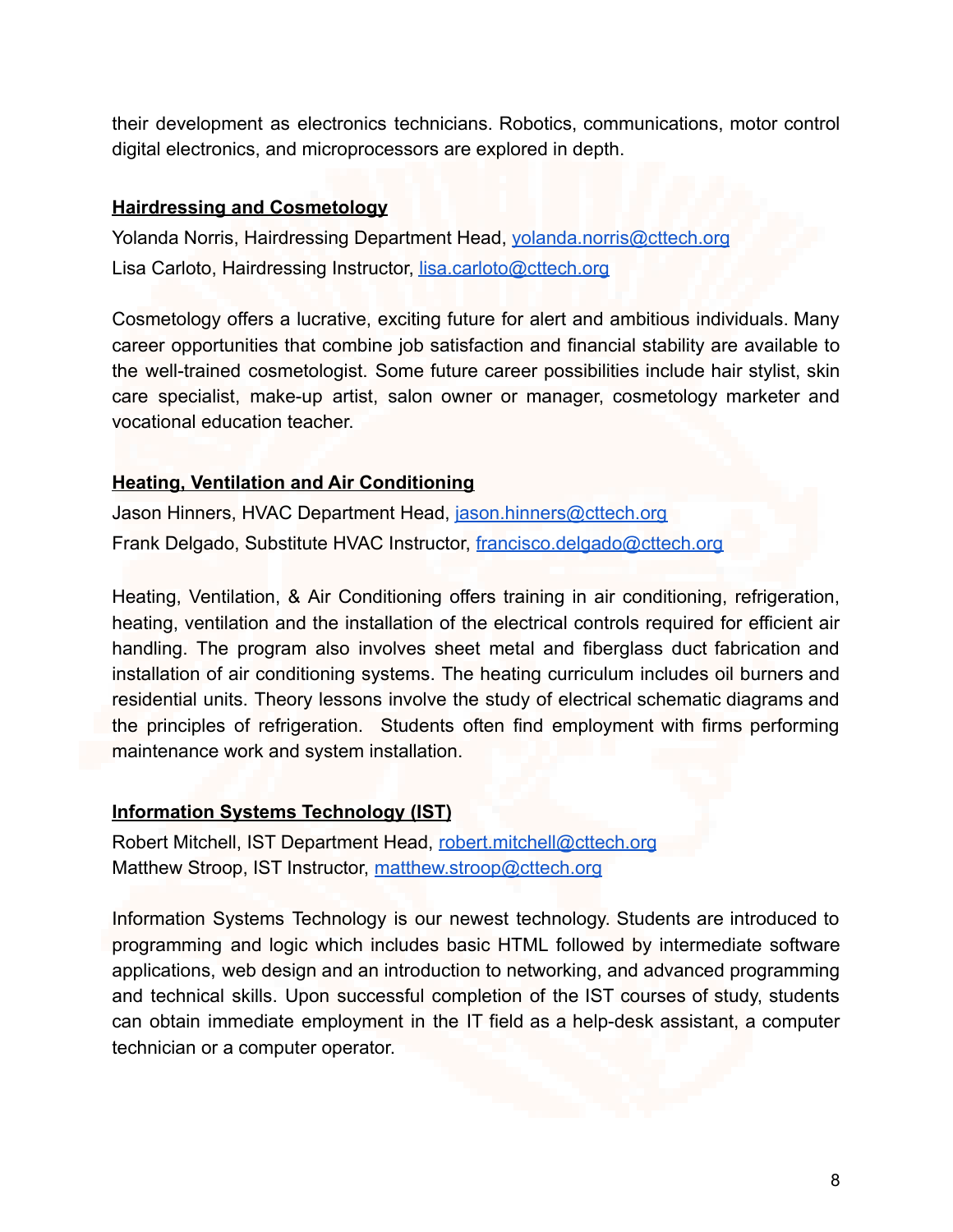#### **Mechanical Design and Engineering Technology (MDET)**

Joseph Granja, MDET, Department Head, [joseph.granja@cttech.org](mailto:joseph.granja@cttech.org) Christina Stisser, MDET, Instructor, [christina.stisser@cttech.org](mailto:christina.stisser@cttech.org)

Mechanical Design and Engineering Technology provides instruction on techniques ranging from the fundamental skills to Computer Assisted Design and Drafting. Students are exposed to many segments of the manufacturing industry: machining, welding, piping, electronics, and tool design. Through the use of current technology, mechanical design skills are developed to bridge the gap between designer ideas and skilled craftsman production.

#### **Precision Machining Technology**

Mark, Avery, Precision Machining Department Head, [mark.avery@cttech.org](mailto:mark.avery@cttech.org) Fred Hernandez, Precision Machining Instructor, [fernando.hernandez@cttech.org](mailto:fernando.hernandez@cttech.org) Substitute, Precision Machining Instructor

Precision Machining Technology covers the servicing and operation of lathes, vertical millers, surface grinders and most other machine tools and processes used by industry today. Students learn to set up and operate two axis and three axis Computer Numerical Controlled (CNC) machines, along with programming fundamentals using MasterCam support system software. After mastering the basic operation of precision machine tooling, through a sequence of National Institute of Metalworking Skills (NIMS) based projects and a variety of production work, students are prepared for employment as advanced apprentice machinists, toolmakers, precision machine operators and CNC programmers.

#### **Plumbing and Heating**

Michael Scott, Plumbing Department Head, [michael.scott@cttech.org](mailto:michael.scott@cttech.org) James D'Amato, Plumbing Technology Instructor, [james.damato@cttech.org](mailto:james.damato@cttech.org)

Students are trained to install and maintain water lines, domestic hot water, and sewage disposal systems. They learn to install hot water and steam heating systems for residential, public, industrial and commercial customers. The program also includes training in the installation and maintenance of equipment for conveyance of liquids, gases and compressed air.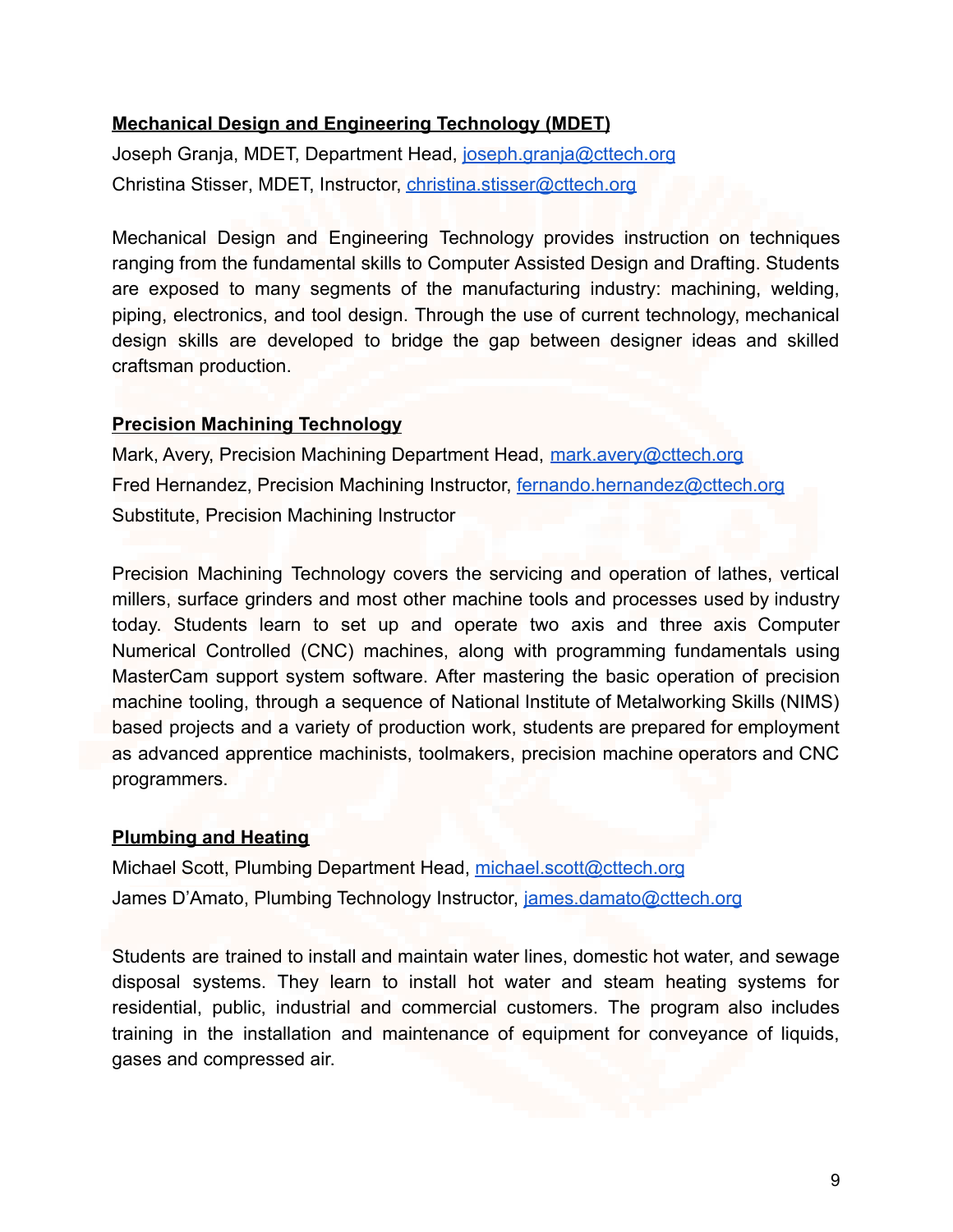### **Attendance**

CTECS expects from students what employers will expect, and provides a smooth transition from the school environment to the workforce. CTECS attendance policy is designed to develop a sense of responsibility for students to become career, college, and work ready. Regular attendance by students is a critical aspect of the educational process to receive the benefits of an enriched learning environment. Students are expected to follow the bell schedule and attend all their classes everyday, as indicated on their Powerschool schedule.

If a student is absent from class, the student is responsible for making up missed assignments. Students have 2 days to make-up the work due to an absence. For further information related to attendance, please contact the Dean of Students ([elizabeth.feldman@cttech.org\)](mailto:elizabeth.feldman@cttech.org) or CTECS Student/Parent Handbook [CTECS](https://www.cttech.org/wp-content/uploads/2021/08/21-22-Student-Parent-Handbook_FINAL.pdf) Parent & [Student Handbook](https://www.cttech.org/wp-content/uploads/2021/08/21-22-Student-Parent-Handbook_FINAL.pdf).

**Disciplinary Absence:** Absences due to out-of-school suspension and expulsion are neither excused or unexcused absences, but are designated as disciplinary absences and will be reflected as such on a student's attendance history.

**Early Dismissal:** Parents are asked to schedule medical, dental, and other appointments after school hours**.** Any request for early dismissal must be presented to the Dean of Students the morning of the dismissal. Please send your child in with a note with your phone number so a school official can contact you to confirm the request. Students receiving early dismissal privileges must sign out at the security desk before leaving. All students must leave school grounds promptly after signing out. Early dismissal requests may be denied if not in the educational interest of the student, even if the student has reached the age of "18 years."

If an emergency arises, please call the main office at 860-827-7736. The secretary will direct your call to a school official who can assist you.

**Excused Absence:** First nine absences with parental documentation submitted to the Dean of Students. Absences will be excused if they meet the following criteria:

• Student illness (Note: all student illness absences must be verified by an appropriately licensed medical professional to be deemed excused, regardless of the length of absence).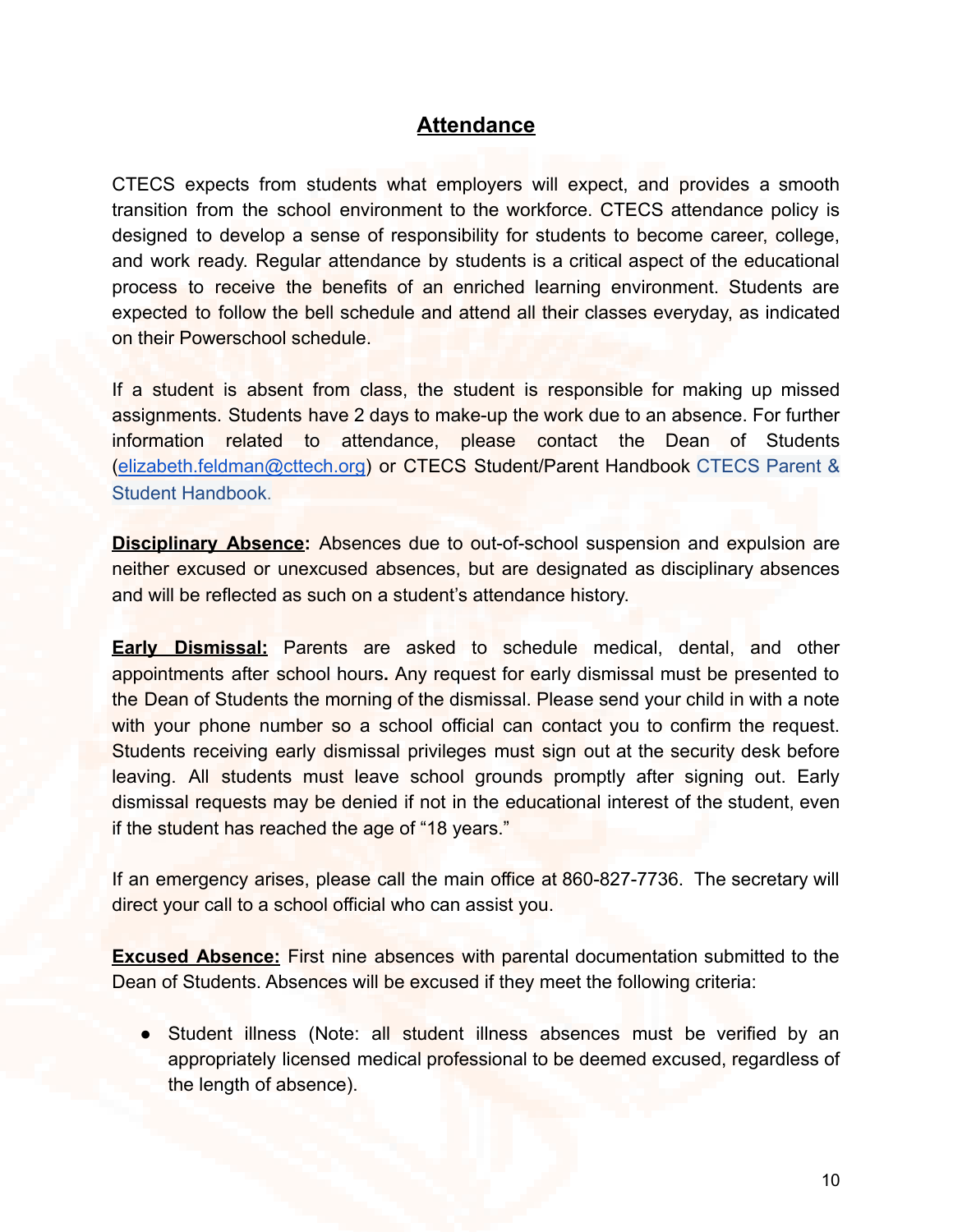- Student mental health wellness day (only two days per year, may not be taken consecutively).
- Student's observance of a religious holiday.
- Death in the student's family or other emergency beyond the control of the student's family.
- Mandated court appearances (additional documentation required).
- The lack of transportation that is normally provided by a district other than the one the student attends (no parental documentation is required for this reason).
- Extraordinary educational opportunities pre-approved by district administrators and in accordance with Connecticut State Department of Education guidance.
- Parents on active duty: A student whose parent or legal guardian is an active duty member of the uniformed services and has been called to duty.

**Unexcused Absence:** A student's absence from school shall be considered unexcused unless they meet one of the following criteria:

- The absence meets the definition for an excused absence (including documentation requirements).
- The absence meets the definition of a disciplinary absence.

**Senior Early Release:** Seniors eligible for the Early Release Program meet all program requirements as stated in the Early Release Program Permission Form. Eligible students can obtain a permission form from the Dean of Students. Seniors participating in the Early Release Program must leave school grounds promptly after signing out and may not return to the building. Seniors signing-out are not eligible for district-provided bus transportation.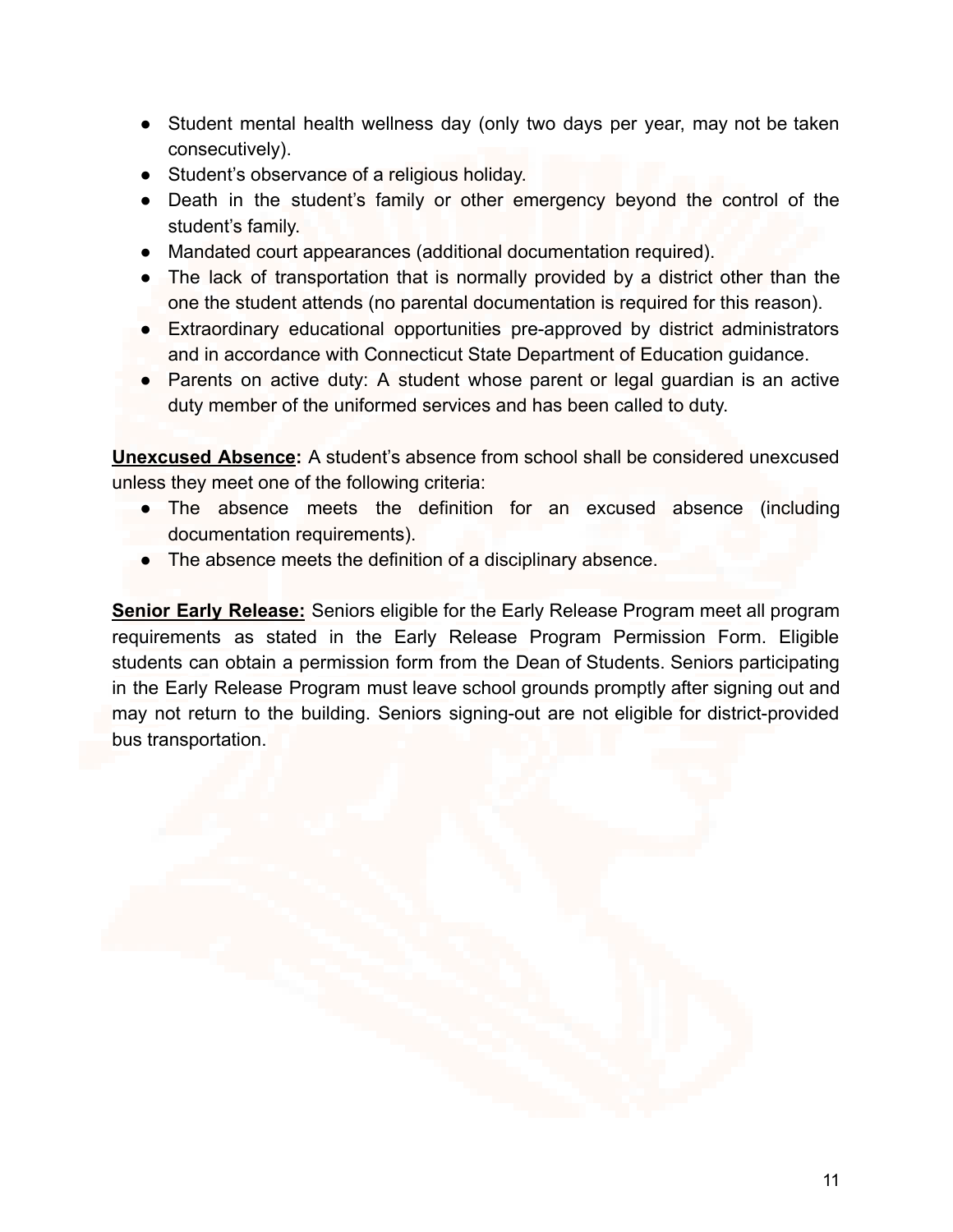# **Automobile Regulations**

In order to park an automobile at E. C. Goodwin Technical High School, students must comply with the following regulations:

- All students must see the security team to receive permits.
- Parking permits will be issued only when students have met the following criteria:
	- Produced a valid Connecticut Driver's License.
	- Produced proof of insurance and registration.
- Students must fill out and return the School Automobile Registration Form to the security team.
- Students must park only in the designated student parking areas on Osgood St.
- Loitering is not allowed in the student parking area before or after school.
- Student drivers must follow the school speed limit. School driveway is 15 MPH, and in the parking lot it is 10 MPH.
- Students who use their vehicles in a dangerous or irresponsible manner are subject to school discipline (i.e. parking revoked, search and seizure).

# **College Career Pathways**

The College Career Pathways program allows students to earn college credits while attending E.C. Goodwin Technical High School.

- An articulation agreement with Capital Community College, allows juniors and/or seniors to receive college credits for certain high school courses. Students have the opportunity to earn up to 14 college credits toward a degree in one of the technical programs at the college. Students must have an overall average of a "C" or better to apply for the program and enroll in an articulated trade technology. Application does not guarantee admission to the program.
- UCONN Early College Experience (ECE) program and the Advanced Placement (AP) programs offer students the opportunity to earn college credits in an articulated course. Recommended students apply to the ECE program in the spring of their junior year. Students must have an overall average of a "B" or better. For underclassmen, Pre AP courses are offered to prepare students for success in credit bearing college classes.

For additional information please contact the School Counseling Office.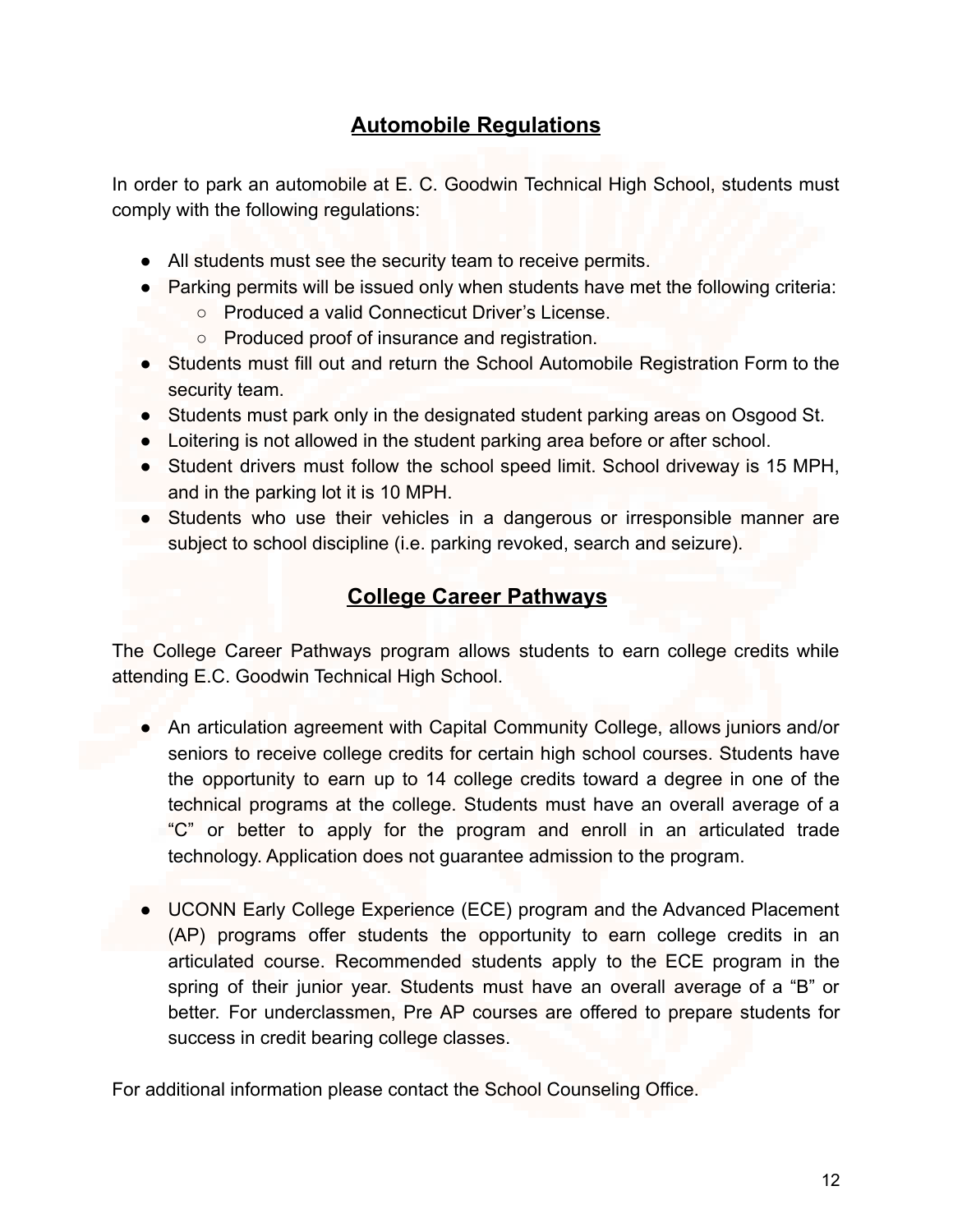## **Detentions**

Students may be assigned after-school detentions by teachers. Teacher detentions are served with the issuing teacher. This is an opportunity for the teacher to discuss concerns, review expectations, and establish a relationship with the student.

# **Discipline**

Our discipline approach focuses on restorative practices. Restorative practice is a unique, student-centered framework. It is a way for all staff members to connect with students on a personal level, while growing academically in the classroom. When we look at restorative discipline, it provides staff an opportunity to have a conversation with the student. Restorative discipline enables students to see the "why" and allows them to take ownership for their actions. The goal is for students to understand the "harm done, rather than rely on rule breaking." Through the restorative discipline approach, students have a voice, are able to explain their actions, while taking responsibility for their behavior. Our outcome is to relate to the student by empowering change and growth.

- Restorative discipline: A reflective and inclusive approach with the student to proactively change the behavior.
	- Counsel.
	- Parent contact or meeting.
	- Restorative circles/peer mediation.
	- Educational tasks.
	- Community service.
	- Academic/behavior contracts.
	- Safety plans.
	- Student Assistance Team (SAT) referral.
- Progressive discipline: An incremental intervention approach to address inappropriate and recurring behaviors.
	- Verbal and written warning.
	- Removal from classroom.
	- Lunch or after school detention.
	- Student Academic Intervention Lab (SAIL).
	- In school and out of school suspension.
	- Search and seizure.
	- Expulsion and possible arrest.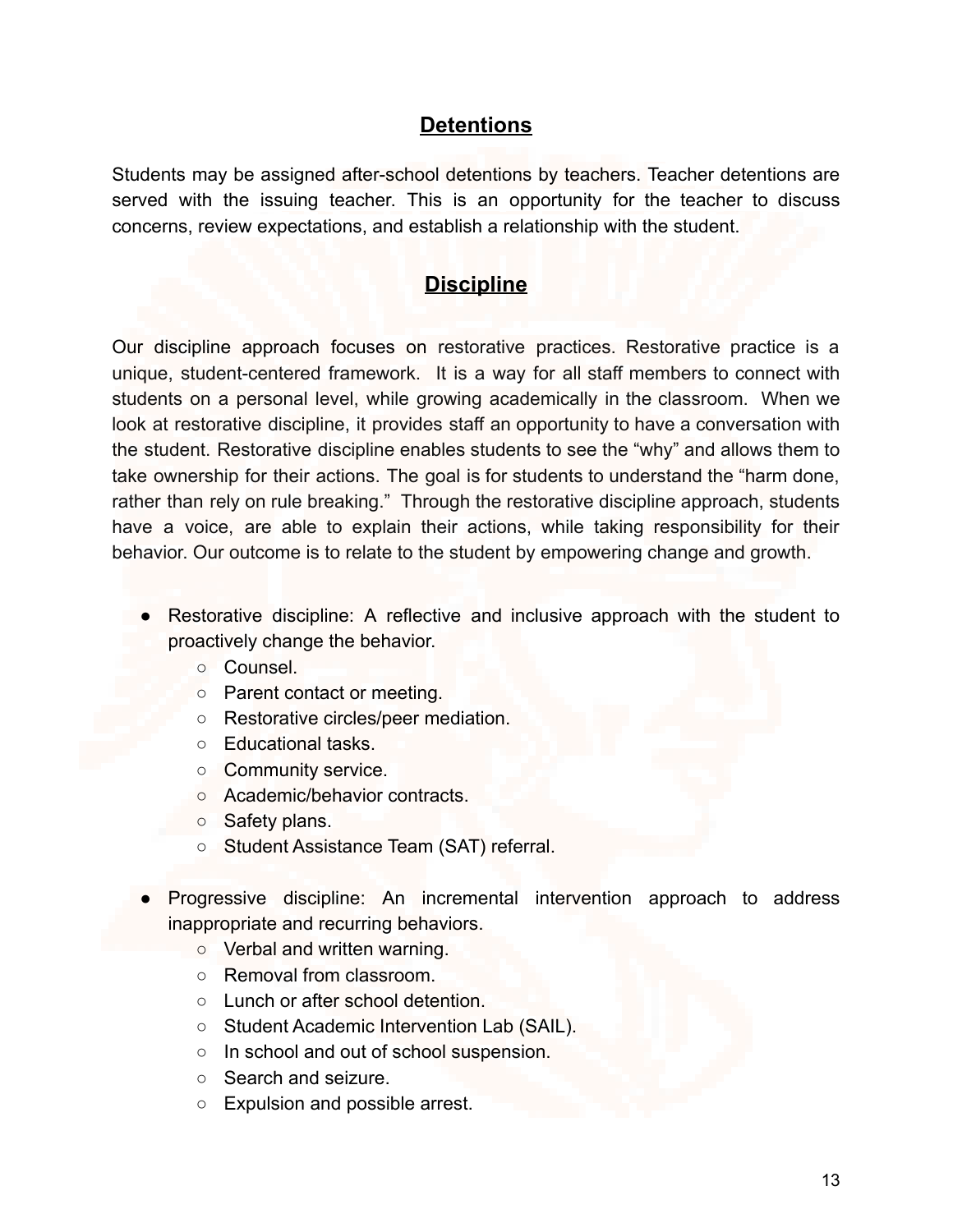# **Electronic Devices and Usage**

Electronic devices have become an integral part of the educational process. CTECS encourages appropriate and professional use of electronic devices in the classroom and other school settings.

**Chromebook:** All students will be issued a school chromebook. Chromebooks must only be used for school purposes. CTECS uses a software for schools to monitor appropriate use of chromebooks and school accounts. Students are responsible for:

- Securing the device, charging the chromebook, and bringing it to school every day.
- Reporting lost or damaged chromebooks to the school librarian.
	- Subject to a possible replacement fee.

**Cell Phones:** Cell phones are used in the classroom to enhance the educational experience with teacher discretion. To protect the integrity of an assessment, teachers may ask students to power-off or collect their devices. Students are responsible for their personal electronic devices (cell phones, earbuds, etc.). The school is not responsible for any lost or stolen electronic devices. Students are responsible for the safe and appropriate use of cell phones.

## **Exploratory 9th Grade Program**

A key feature of the freshman year at E.C. Goodwin is our Exploratory Program. All 9th grade students prepare to make career decisions after exploring all eleven CTEs. The Exploratory Program is divided into three phases:

- Phase 1: Students attend all CTEs for two-days.
- Phase 2: Students select three CTEs they want to learn more about, and are considering as their permanent choice. They will spend four days in each CTE.
- Phase 3: Students select their permanent CTE, and will remain until graduation.

Placement is based on student performance throughout the Exploratory Program, and the number of openings in each CTE. It is important for grade 9 students to perform to the best of their ability in every CTE. When it is not possible to give everyone a first choice, students may select from available CTEs.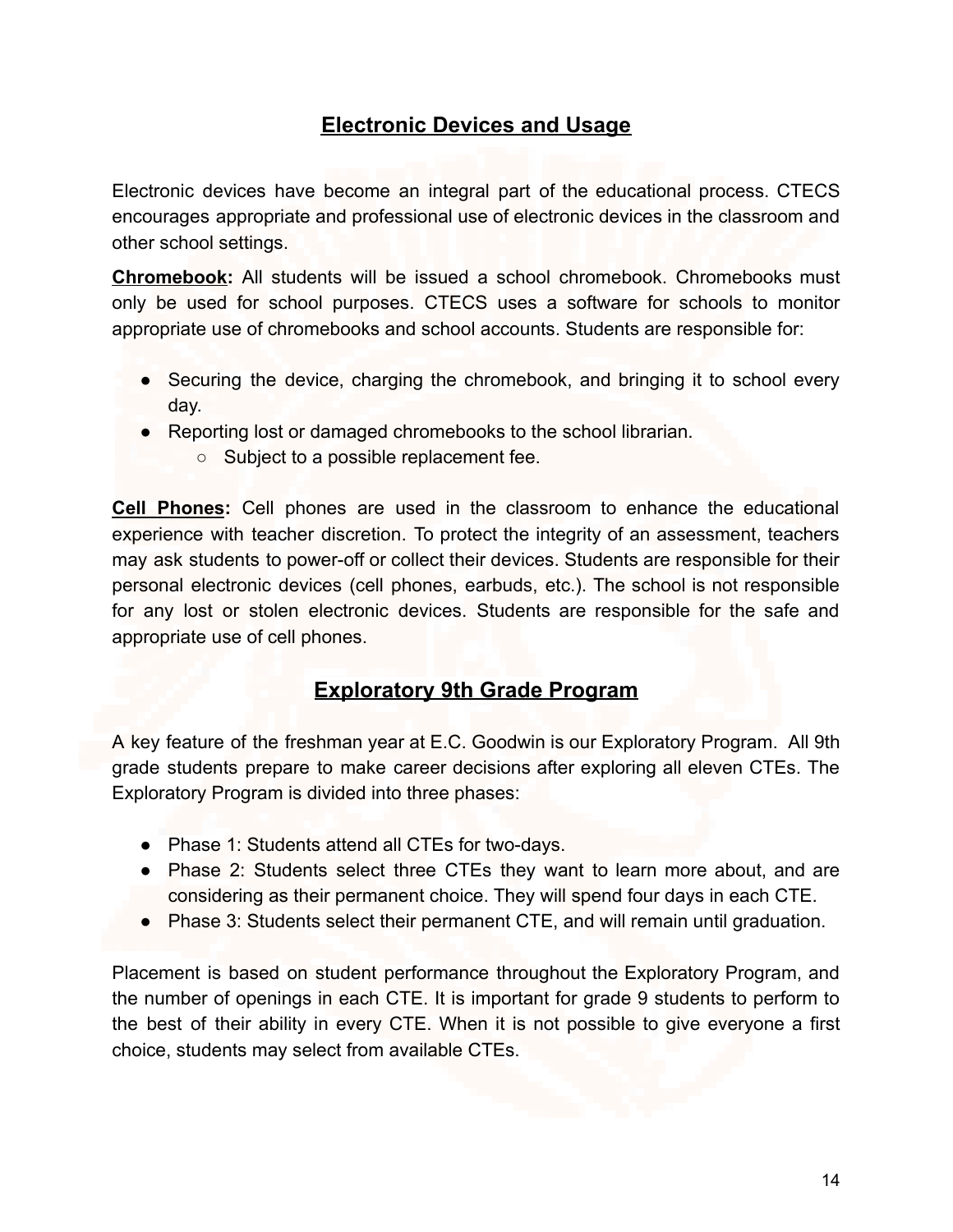## **Food and Beverages**

All students will receive free breakfast and lunch on a daily basis. Students will scan their ID badges to utilize a touch free delivery system. All food and beverages should be finished and/or disposed of before a student leaves the cafeteria and MPR areas. Students not participating in the free breakfast and lunch program may enter the building with their bagged lunch. Students may carry water in clear plastic bottles. A clear plastic water bottle will be provided if needed. *Parents or other family members are not allowed to drop off any food.* **Food delivery is not permitted.**

### **Hall Passes**

- With permission from a staff member, students will use a hall pass to utilize the restroom, speak with a counselor, go to the nurse, or the library, etc.
- Students must sign out of classrooms upon leaving and sign back in upon return on the classroom Sign Out Sheet.
- Students entering a scheduled class after the starting time without a signed pass will be admitted into the classroom. Classroom teacher will address the tardiness.
- Students will not be issued passes from academic classes to CTE classes and vice versa without prior approval of both instructors.

## **ID Policy**

All students will receive new IDs on the first days of school. Once received, all students must consistently wear their ID while on campus or at any school events. Masks are required this year, the ID is essential to identify students as current E.C. Goodwin students for safety reasons. They must be worn around the neck on a breakaway lanyard or clipped onto the shirt. Students must show their ID when requested by any staff member. IDs are required to attend school events, athletics participation, and/or extracurricular activities. For the replacement of a lost or stolen ID, please obtain a new ID in the main office.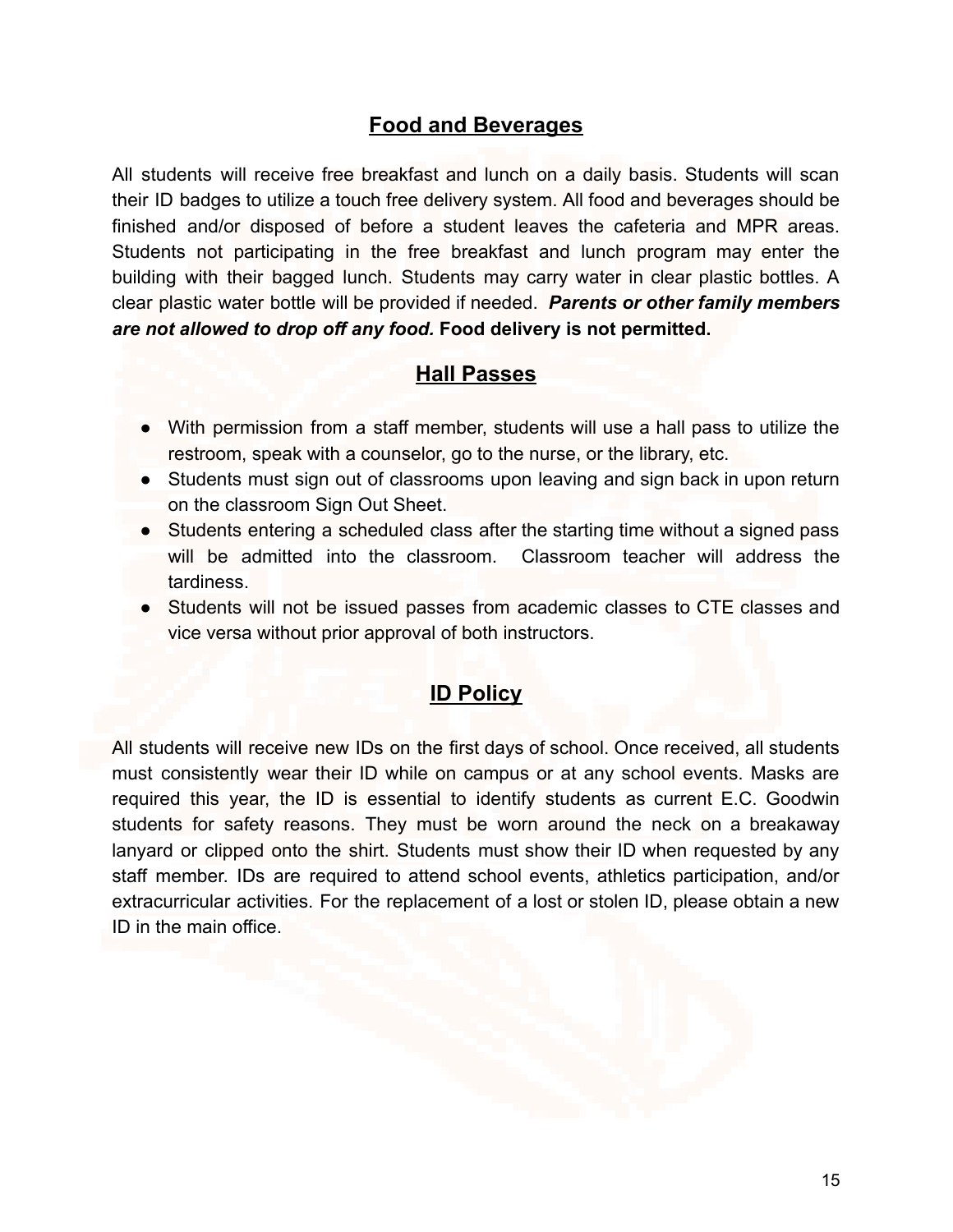# **Leaving School Building and Grounds**

Students need permission from the nurse, Dean of Students, and/or administration to leave school grounds. This includes the time before school starts in the morning when the student arrives. Leaving school grounds without permission is a safety concern. This unsafe behavior will be addressed immediately by the grade-level administrator.

### **Lockers**

Each student is assigned an academic and CTE locker. It is the responsibility of the student to see that the locker is maintained and locked. Students are accountable for the contents of their assigned locker. Students are encouraged not to share lockers and combinations.

All academic lockers have a built-in locking mechanism. CTE and PE lockers do not have built-in locking mechanism. For school safety purposes, students must purchase a lock for these lockers. Students have the option to purchase a lock from the Main Office (cost \$5.00).

If there is reasonable suspicion that a CTECS student has violated a safety rule, the school administration may conduct inspection of lockers or other school property to maintain the integrity and security of the school environment.

## **Notice of Video Monitoring**

E. C. Goodwin Technical High School is committed to keeping our students safe. The premises of the school – both inside and out – are monitored by cameras which record activity throughout the day and night. Photographic records may be used in investigations and hearings if necessary. The school resource officer may also take audio and video recordings during an investigation involving probable cause.

## **Participation in Extracurricular Activities and Athletic**

Students are encouraged to participate in extracurricular activities and athletics. Extracurricular activities include student council, peer mentors, Gay Straight Alliance (GSA), National Honor Society (NHS) and Skills USA.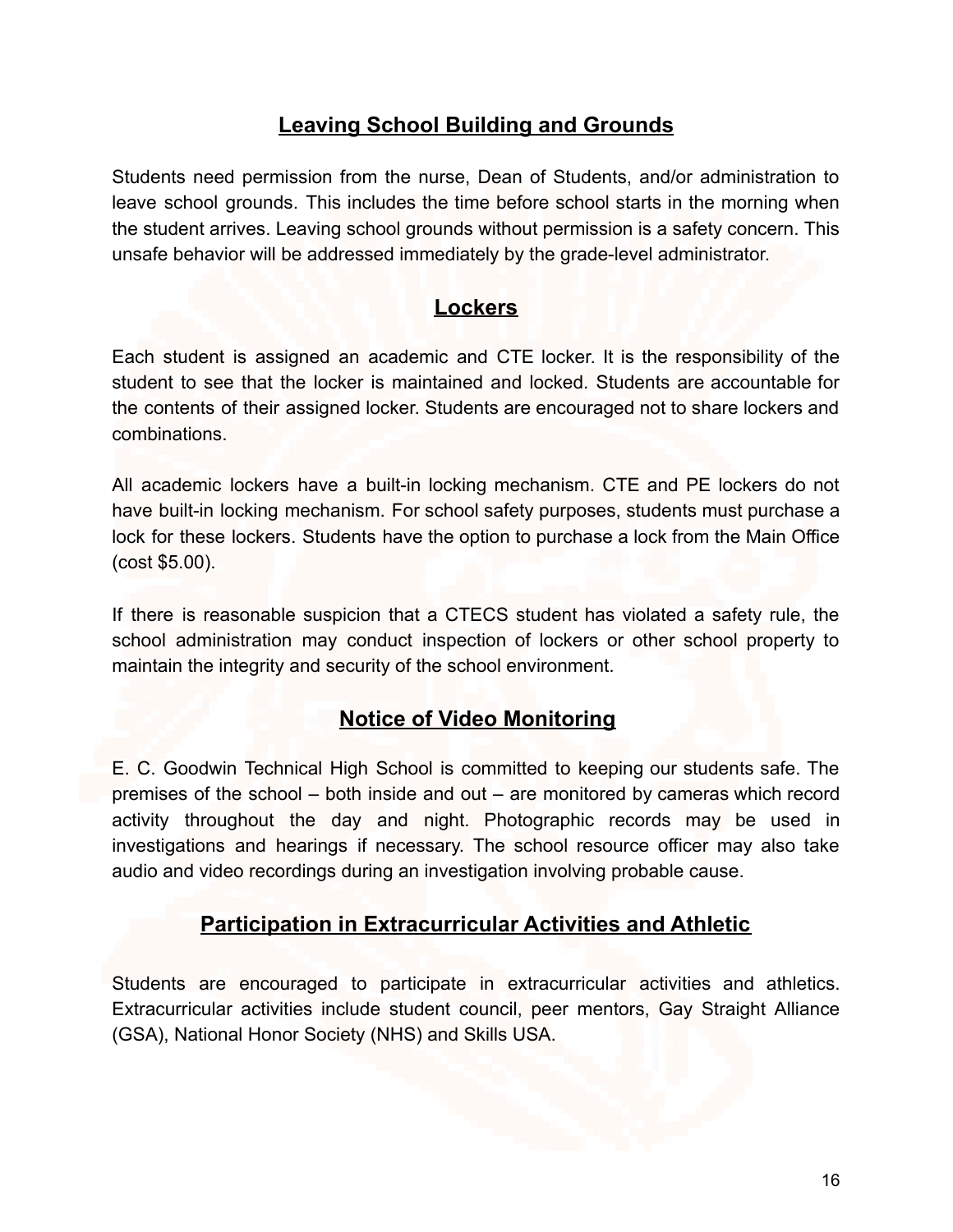For athletics, CTECS follows all CIAC Guidelines. Interscholastic athletics include soccer, volleyball, basketball, baseball, softball, lacrosse, golf, track, swimming, and football. Students are expected to demonstrate acceptable standards of behavior and maintain high academic achievement.

Behaviors that do not demonstrate our core values will be addressed by the Athletic Director with school administration support. If consequences are sanctioned for inappropriate behavior, the student is not able to participate in any extracurricular activities or athletics.

## **Physicals and Medical Documentation**

Incoming freshmen students must submit physicals to the nurse. Any student interested in participating in sports will need to provide the most current physical. It is also important to communicate with our nurse of any medical conditions, and provide supporting documentation.

# **Prohibited Items**

To maintain the safety of our learning environment, the following items are not allowed on school grounds:

- Fireworks.
- Laser pointers.
- Water guns.
- Paintball guns and accessories, or anything that fires a projectile.
- Tobacco and alcohol products.
- Drugs, drug paraphernalia.
- Mood altering substances, or electronic devices used to consume substances.
- Knives, guns, or any item identified as a weapon.

# **Responsible Behavior Matters**

At E. C. Goodwin Technical High School we pride ourselves to lead with compassion, empathy, and respect. We expect these behaviors from all stakeholders in our learning community to support. We hold each other to these standards to foster a positive and inclusive school culture. The following behaviors are not a representation of our core values: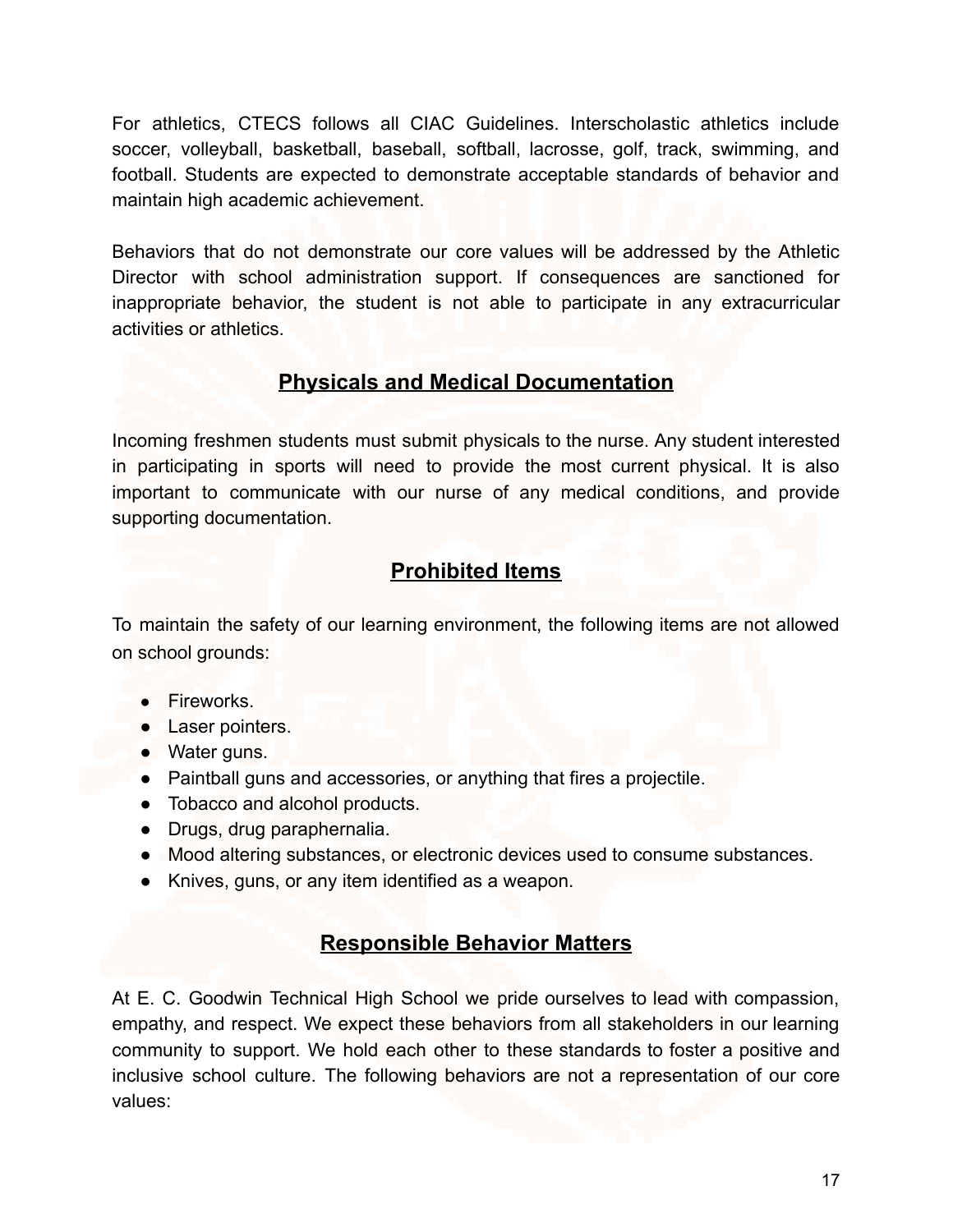**Academic Dishonesty:** Students are held accountable for plagiarism, intentional or not, if they copy material from books, magazines, the internet, or other sources without identifying and acknowledging source materials.

**Bullying, Discrimination, and Harassment:** Any inappropriate and unwanted conduct that causes a disruption to the educational process, interferes with, or has a negative effect on other person(s). This conduct shall include, but is not limited to displays of disruptive symbols and or logos, meanspirited behavior, sexual harassment, and racial, ethnic, religious, sexual orientation and disability-based discrimination and harassment.

Anyone who feels victimized by bullying, discriminatory, and harassing behavior is strongly encouraged to report the incident. Students can take the following steps to report an incident:

- Seek out a trusted adult in the school
	- Connect with a school counselor.
	- Email a staff member.
- Utilize the school website to anonymously report the behavior.

Once notified, the school will then investigate the allegations. Parents of all involved parties will be notified that an equity investigation will take place. The Equity Team has 10 school days to conduct the investigation. Findings and outcomes of the investigation are discussed with parents regarding their child's involvement, as we aim to protect all students involved.

Bullying, discrimination, and harrassment of any type is not acceptable behavior. The seriousness or pervasive nature of the offense will determine the course of action. Disciplinary action can result in a detention, suspension, and/or expulsion. Police involvement will be determined by the severity of the incident.

**Defacing of Building, School or Personal Property:** Intentional or neglectful behavior that causes harm to anyone's property, including school property or the school building.

# **School Closings, Delays, and Early Dismissals**

E.C. Goodwin Technical High School in collaboration with the Consolidated School District of New Britain follow the same schedule for snow closings, delays, and early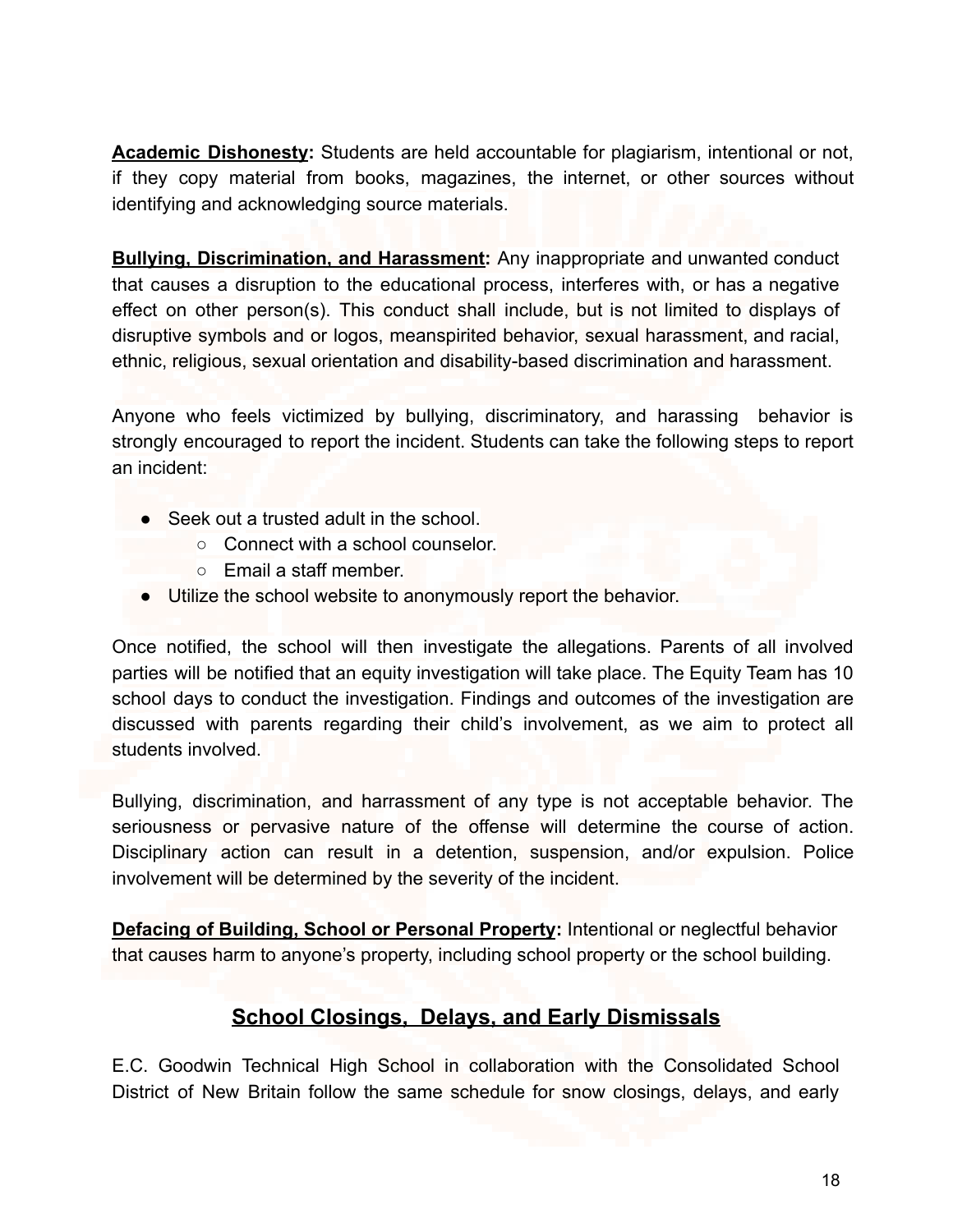dismissals. Parents and students will be notified of a school closing, delays, and early dismissals from the principal via ParentSquare. In addition the following TV stations are notified to announce school closings and delays: WFSB – Channel 3, WTNH – Channel 8, NBC30 – Channel 30, FOX 61 – Channel 61. It is recommended that you sign up for text alerts from one of the television stations, please refer to the station's website to register.

# **Uniform Policy**

The purpose of the E. C. Goodwin Technical High School's Uniform Policy is to promote school unity, spirit, pride, and safety. Academic, CTE, and PE uniforms are available to our students. Students are expected to be appropriately dressed with their uniforms and IDs to school every day. Uniforms must be purchased from the uniform vendors.

See school website: <https://goodwin.cttech.org/> (Click on the Quick Links tab and School Uniforms to access the forms).

**Academic Uniform**: Academic uniform shirts, fleeces, and hoodies with gladiator emblems.

- Gray hoodies for 9-11th grade students
- Black hoodies for 12th grade students

Pants, shorts, skirts/skorts: Do not need to be purchased from the school vendors. They must be khaki or black-colored.

- Overly ripped jeans or pants showing excessive skin, sweatpants, and leggings are not approved attire.
- Shorts, skirts, and skorts need to be appropriate length measuring no more than 2" above the kneecap.

**CTE Uniform:** Each CTE program will require a uniform dress code, safety glasses, and work boots. Students must remain in their shop uniforms throughout the day.

• During the 9th grade Exploratory Program, students are required to wear the approved CTE exploratory t-shirt, safety glasses, and work boots.

**Dress Down Days:** During special school events, students in the academic cycle will be able to participate in a dress down day. Dress down day attire needs to be appropriate as determined by our dress code.

**Head coverings:** Worn for bona fide religious reasons, or protective hairstyles. The following items are not part of our uniform dress code: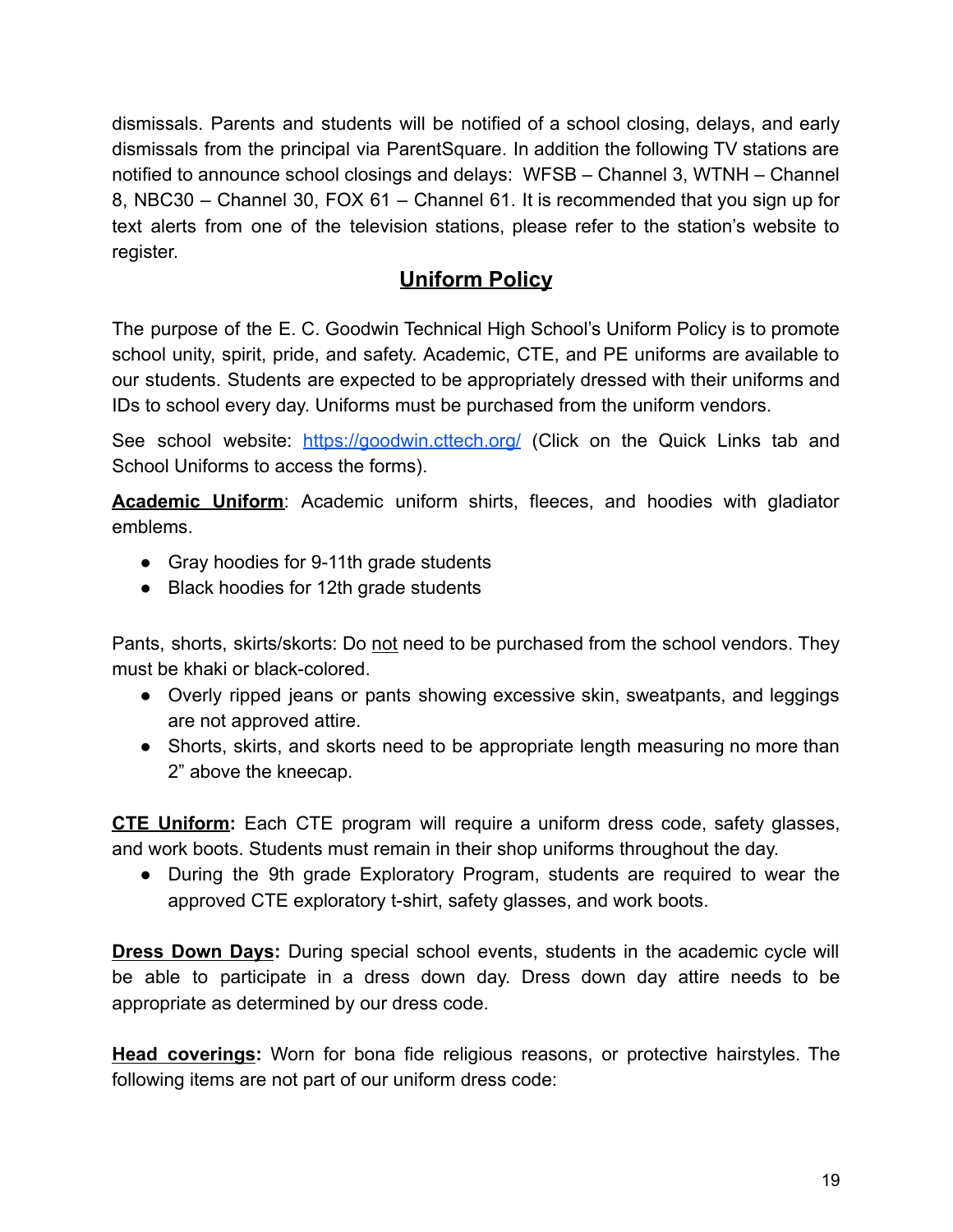- Sunglasses, unless required by a doctor's written order.
- Oversized spiked or studded bracelets, collars, rings, and belts.
- Logos depicting the use of weapons, drugs, tobacco, alcohol, or harassing/vulgar symbols, pictures that are vulgar, illegal, racial, sexist, and discriminate diverse viewpoints (overt, covert, religion, politics, etc).
- Clothing that is overly revealing that exposes the abdomen, chest, or undergarments.

**Off Campus Activities:** Students leaving school to attend school-sponsored activities such as field trips, recruiting visits, etc. are required to wear the uniform representing the cycle in which they are currently assigned.

**Outerwear:** Coats, jackets, and other attire normally worn as outerwear must be stowed in students' lockers in the morning.

**PE Uniforms:** Physical Education uniforms are required during PE class. During PE class, students need to wear appropriate sneakers. Any open toe shoes including, Crocks, sandals, and boots are not approved footwear.

**Spirit Days:** Fridays are considered School Spirit Days in academics only. Students are permitted to wear shirts or jerseys signifying the various organizations, clubs, or sports that they participate at E.C. Goodwin.

**Uniform Process**: Students not following our dress code policy will be addressed in the following manner:

- Students are sent to Student Academic Intervention Lab (SAIL) in room 100.
- Students will be given the opportunity to contact their parent/guardian to drop off clothing item(s). Student will remain in room 100 to await the item of clothing.
- If parent/guardian is not available, uniforms will be provided to the student.
- If there is a uniform safety concern (i.e., boots), the student will remain in room 100 for the remainder of the day. Assignments will be provided to engage the students in their learning.
- Students will be asked to change if items of clothing are too tight, revealing, or considered inappropriate.